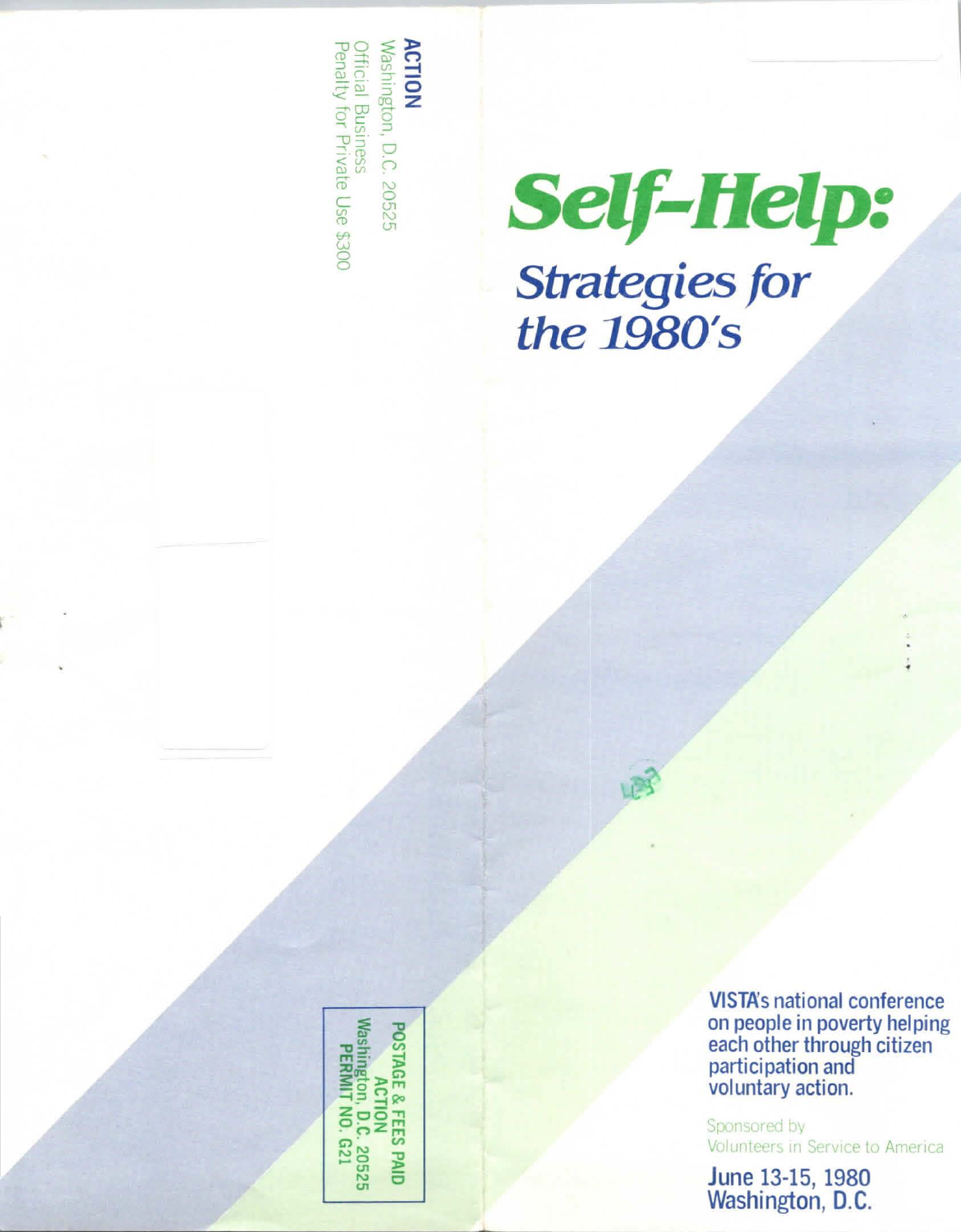• The Sherry Towers Hotel 2117 E Street, N.W. Washington, D.C. 20037  $(202) 861 - 8200$ 

|                              | Room Rates |
|------------------------------|------------|
| Accommodations:              | Per Night: |
| Single/one person            | \$30       |
| Doubles/(one bed) two people | 36         |
| Twin/(two beds) two people   | 36         |

 $D = D + D$ 

Reserve on or before May 23, 1980. Make check payable to Sherry Towers Hotel.

Thurston Hall, George Washington University c/o Hager, Sharp & Abramson, Inc.<br>1725 K Street, N.W., #1003<br>Washington, D.C. 20006  $(202)$  466-5430 Accommodations: Thurston Hall has a limited number of double and triple occupancy rooms for \$15 per person, per night.

Reserve on or before May 15, 1980. Make check payable to Thurston Hall.

**Ongoing Activities An Information** Exchange Center will be open throughout the Conference. VISTA Volunteers and VISTA sponsors are especially encouraged to bring materials, crafts or other items representing their work for display at the Conference. If you wish to reserve exhibit space, please check the appropriate box on the registration form.

GPO 867-376

ı n

П

| VISTA CONFERENCE                                                                                                                                |              |
|-------------------------------------------------------------------------------------------------------------------------------------------------|--------------|
| I Please register me for the VISTA Conference.<br>Mail to: Hager, Sharp & Abramson, Inc.<br>1725 K Street, N.W. #1003<br>Washington, D.C. 20006 |              |
| Name                                                                                                                                            |              |
| Title                                                                                                                                           | Phone Number |
| Organization                                                                                                                                    |              |
| <b>Address</b>                                                                                                                                  |              |
| 11 am a VISTA Volunteer.<br>City/State/Zip                                                                                                      |              |
| I Please reserve space for me to display at the Informa-<br>RETURN THIS FORM BY MAY 20, 1980<br>tion Exchange Center.                           |              |

| Name                            | Arrival Date and Time                                                                                                                                                                             |
|---------------------------------|---------------------------------------------------------------------------------------------------------------------------------------------------------------------------------------------------|
| Organization                    | Departure Date                                                                                                                                                                                    |
| Additional Names                | Type of Accommodation <sup>1</sup>                                                                                                                                                                |
| Address                         | Guaranteed yes<br>no <sup>2</sup>                                                                                                                                                                 |
| City/State/Zip                  | Amount of Deposit Enclosed <sup>3</sup>                                                                                                                                                           |
| include your check.<br>arrival. | If rate selected is not available, next rate will be assigned.<br>PReservation held until 6:00 p.m., unless guaranteed for later<br>3A one night's deposit is required with this form. Be sure to |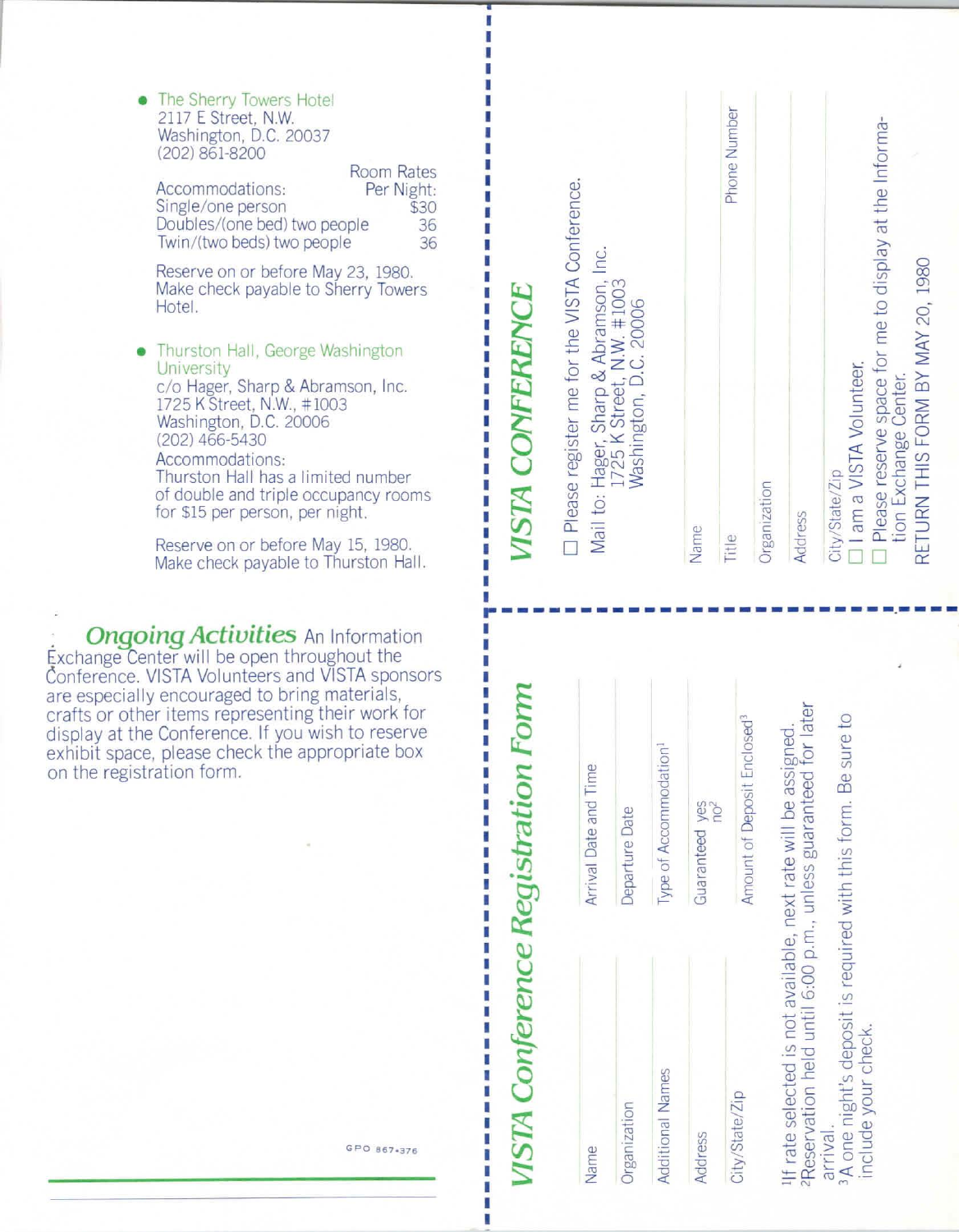# **SATURDAY: June 14, 1980**

**Address** Si Kahn, former VISTA Volunteer, author, songwriter and community and union organizer since the 1960's,will discuss self-help strategies for the future. Speaking from his extensive experience in developing citizen participation, Mr. Kahn will explore the steps he feels are necessary to eliminate poverty. In addition, he will assess alternative strategies and tactics for promoting self-reliance in the new decade.

**Morning Workshops** Strategy workshops will examine current economic, social, and demographic models which will have particular relevance in the 1980's. Each workshop will focus on ways volunteers and organizations can address the particular issues dealt with on the previous day and on methods to improve service delivery, increase citizen participation, and expand constituent networks. Innovative ideas and alternative models for meeting the challenges of the coming decade will be discussed.

**Afternoon Workshops** Ten workshops on such topics as the media, private fundraising and leadership development will provide the building blocks to help carry out the conclusions offered in the strategy workshops. These "how to" workshops are designed to build skills and will allow attendees to share their experiences and expertise. Resource people will provide insights ·and reaction. Open discussion will follow.

**Afternoon Panels** Panels on citizen participation and coalition building will again be presented by groups of experts different from those on the Friday panels. This will allow participants to get additional perspectives on the same topic or attend a panel on a different issue.

**Evening Activities** Films and music will provide informal entertainment for the evening.

# **SUNDAY: June 15, 1980**

### **Plenary Session**

The closing address, to be delivered by a distinguished national figure who has made an outstanding commitment to anti-poverty, will synthesize many of the major points made during the conference and will analyze the contributions of citizen participation and voluntary action to eliminating inequality in our society and to achieving self-reliance for the poor.

# *REGISTRATION* **and Other Information:**

### **Conference Location and Registration**

The Conference will be held at the George Washington University Lisner Auditorium in Washington, D.C. (21st and H Streets, **N.W.,**  20037, tel: 202-676-6800 - near the Foggy Bottom Metro stop). There is no Conference fee. However, all registration forms must be received by May 20, 1980.

**Schedule** Formal sessions for the Conference will begin at 9:00 a.m. on Friday, June 13, and conclude at 1:30 p.m. on Sunday, June 15. Participants may check in at Lisner Auditorium on Thursday, June 12, between 4:00 p.m. and 8:00 p.m. and on Friday, June 13, from 8:00 a.m. through the rest of the day. Programs, name tags, and Conference materials can be picked up at this time.

#### **Hotel Locations and Accommodations** Each participant makes his/her own hotel reservations and meal arrangements. A card for hotel reservations is included in this brochure and should be mailed back to the appropriate hotel along with one night's deposit. The Key Bridge Marriott Hotel, located in Arlington, Virginia is only one metro stop from the Conference. The Sherry Tower Hotel is within walking distance of the Confer- • ence site and George Washington University offers a limited number of on-campus dormitory rooms at Thurston Hall. Reservations made after dates listed below will be filled on a first come, first serve basis.

• Key Bridge Marriott Hotel 1401 Lee Highway Arlington, Virginia 22209 **(703) 524-6400** 

|                              |  | Room Rates |  |
|------------------------------|--|------------|--|
| Accommodations:              |  | Per Night: |  |
| Single/one person            |  | 545        |  |
| Doubles/(one bed) two people |  | 56         |  |
| Twin/(two beds) two people   |  | 56         |  |
| Triples                      |  | 60         |  |
| Quadruples                   |  |            |  |

Reserve on or before May 30, 1980 Make check payable to Key Bridge Marriott.